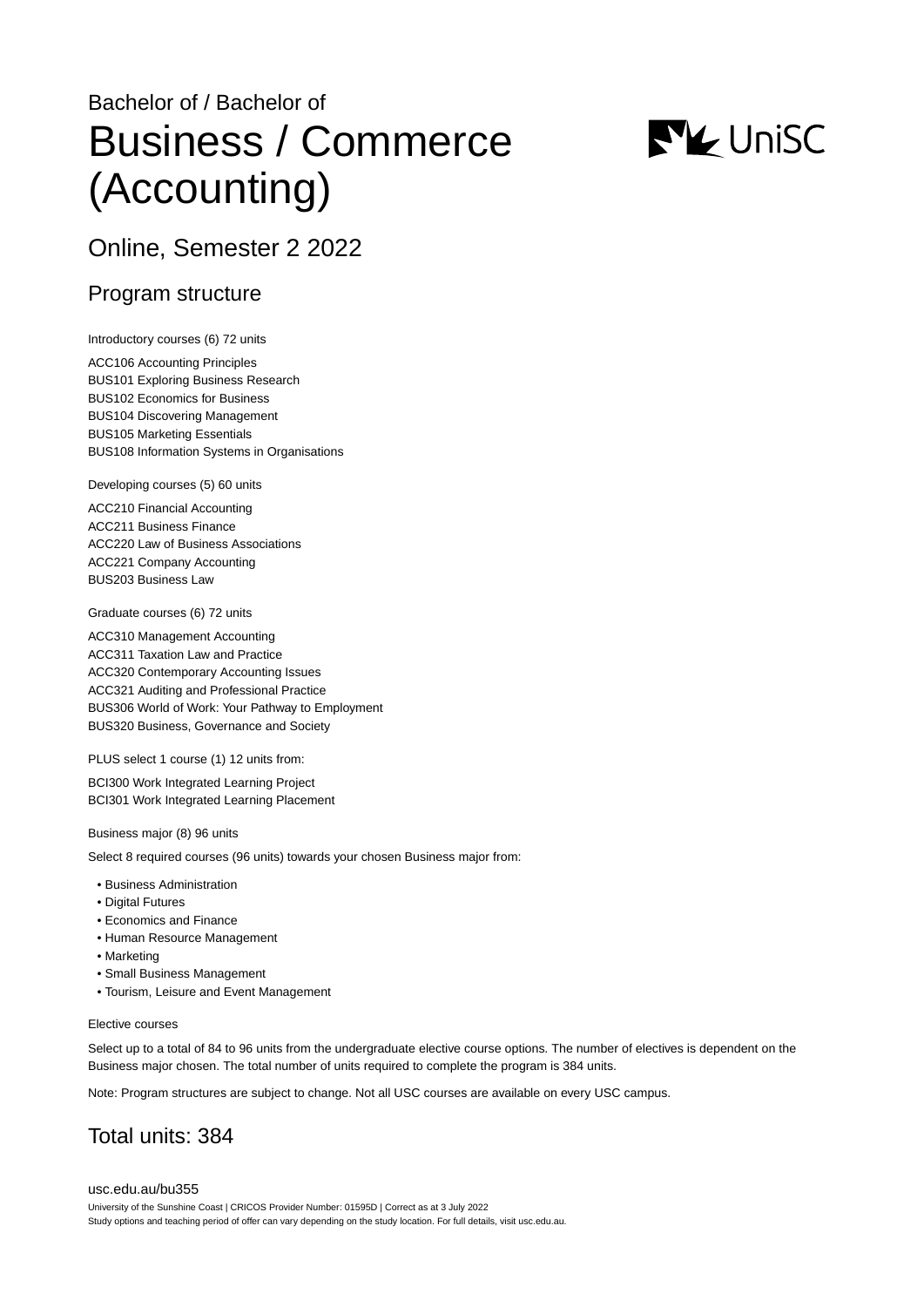## Study sequence

#### Year 1

#### Semester 2

| <b>COURSE</b>                               | SEMESTER OF OFFER<br>(ONLINE) | <b>UNITS</b> | <b>REQUISITES</b>      |
|---------------------------------------------|-------------------------------|--------------|------------------------|
| <b>ACC106 Accounting Principles</b>         | • Semester 1, Semester 2      | 12           | Anti:<br><b>BUS106</b> |
| <b>BUS101 Exploring Business Research</b>   | • Semester 1, Semester 2      | 12           |                        |
| <b>BUS105 Marketing Essentials</b>          | • Semester 1, Semester 2      | 12           |                        |
| BUS108 Information Systems in Organisations | • Semester 1, Semester 2      | 12           | Anti:<br><b>ACC108</b> |

#### Semester 1

| COURSE                               | SEMESTER OF OFFER<br>(ONLINE) | <b>UNITS</b> | <b>REQUISITES</b> |
|--------------------------------------|-------------------------------|--------------|-------------------|
| <b>BUS102 Economics for Business</b> | • Semester 1, Semester 2      | 12           |                   |
| <b>BUS104 Discovering Management</b> | • Semester 1, Semester 2      | 12           |                   |

PLUS select 2 courses towards your Business Major and/or elective courses from the undergraduate elective course options.

#### Year 2

#### Semester 2

| <b>COURSE</b>                       | SEMESTER OF OFFER<br>(ONLINE) | <b>UNITS</b> | <b>REQUISITES</b>                                                          |
|-------------------------------------|-------------------------------|--------------|----------------------------------------------------------------------------|
| <b>ACC210 Financial Accounting</b>  | • Semester 2                  | 12           | Pre:<br>ACC106                                                             |
| ACC220 Law of Business Associations | • Semester 2                  | 12           | Pre:<br>(BUS103 or BUS203) or<br>(LAW204 and enrolled in<br>Program AB311) |
|                                     |                               |              | Anti:<br>LAW303                                                            |

PLUS select 2 courses towards your Business Major and/or elective courses from the undergraduate elective course options.

Semester 1

| <b>COURSE</b>                  | SEMESTER OF OFFER<br>(ONLINE) | <b>UNITS</b> | <b>REQUISITES</b>     |
|--------------------------------|-------------------------------|--------------|-----------------------|
| <b>ACC211 Business Finance</b> | • Semester 1                  | 12           | Pre:<br><b>BUS102</b> |

#### [usc.edu.au/bu355](https://www.usc.edu.au/bu355)

University of the Sunshine Coast | CRICOS Provider Number: 01595D | Correct as at 3 July 2022

Study options and teaching period of offer can vary depending on the study location. For full details, visit usc.edu.au.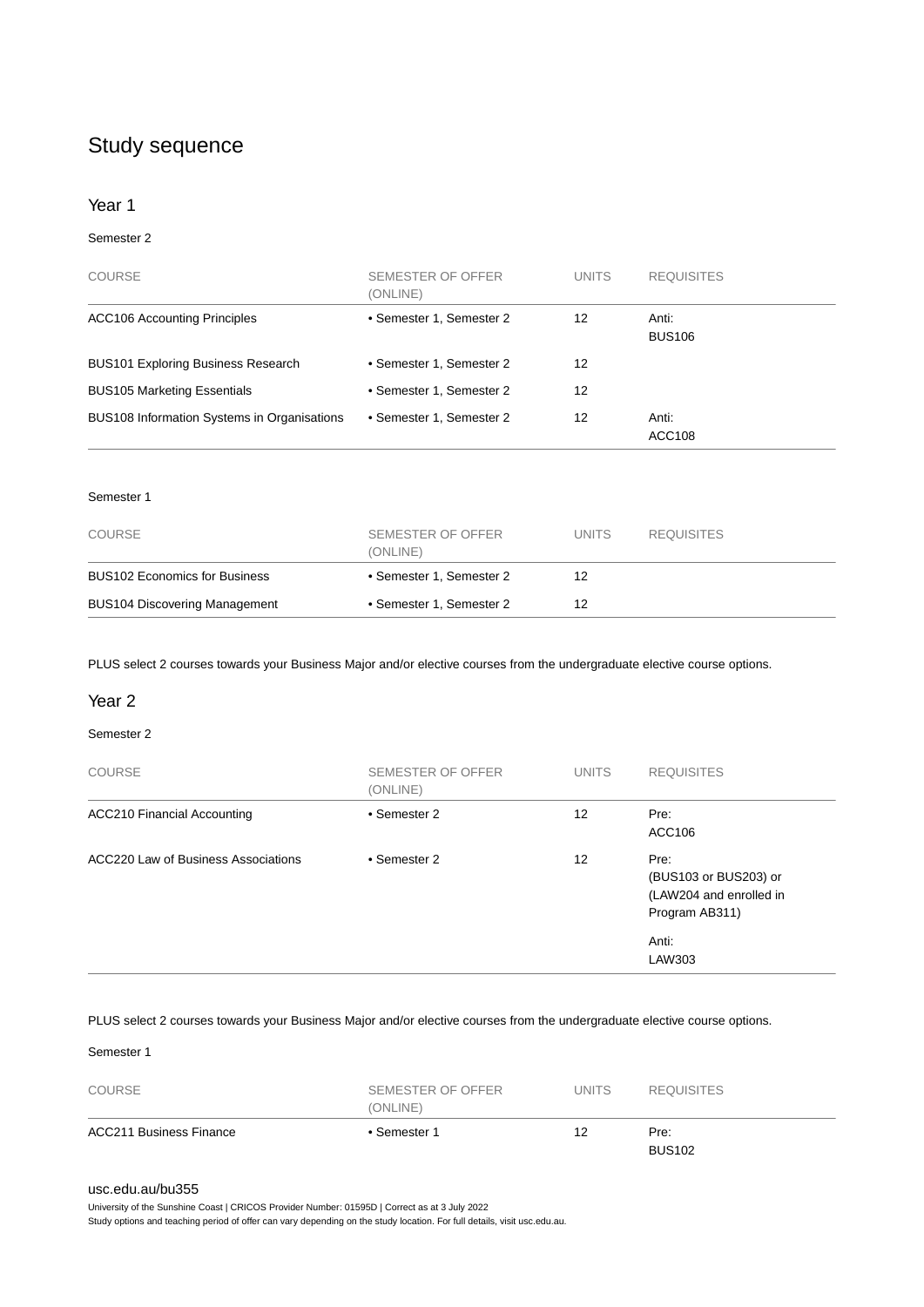PLUS select 2 courses towards your Business Major and/or elective courses from the undergraduate elective course options.

#### Year 3

#### Semester 2

| <b>COURSE</b>                                       | SEMESTER OF OFFER<br>(ONLINE) | <b>UNITS</b> | <b>REQUISITES</b>                                                   |
|-----------------------------------------------------|-------------------------------|--------------|---------------------------------------------------------------------|
| BUS306 World of Work: Your Pathway to<br>Employment | • Semester 1, Semester 2      | 12           |                                                                     |
| BUS320 Business, Governance and Society             | • Semester 1, Semester 2      | 12           | Pre:<br>Completed 144 units in<br>undergraduate business<br>courses |

PLUS select 2 courses towards your Business Major and/or elective courses from the undergraduate elective course options.

#### Semester 1

| <b>COURSE</b>                    | SEMESTER OF OFFER<br>(ONLINE) | <b>UNITS</b> | <b>REQUISITES</b> |
|----------------------------------|-------------------------------|--------------|-------------------|
| <b>ACC221 Company Accounting</b> | • Semester 1                  | 12           | Pre:<br>ACC210    |

PLUS select 3 courses towards your Business Major and/or elective courses from the undergraduate elective course options.

#### Year 4

#### Semester 2

| <b>COURSE</b>                                | <b>SEMESTER OF OFFER</b><br>(ONLINE) | <b>UNITS</b> | <b>REQUISITES</b> |
|----------------------------------------------|--------------------------------------|--------------|-------------------|
| <b>ACC320 Contemporary Accounting Issues</b> | • Semester 2                         | 12           | Pre:<br>ACC210    |
| ACC321 Auditing and Professional Practice    | • Semester 2                         | 12           | Pre:<br>ACC210    |

#### PLUS select 1 course from:

| <b>COURSE</b>                                  | SEMESTER OF OFFER<br>(ONLINE) | <b>UNITS</b> | <b>REQUISITES</b>                                                                                                                       |
|------------------------------------------------|-------------------------------|--------------|-----------------------------------------------------------------------------------------------------------------------------------------|
| <b>BCI300 Work Integrated Learning Project</b> | • Semester 1, Semester 2      | 12           | Pre:<br>Course Coordinator Consent.<br>Completion of 192 units in your<br>degree. At least 6 courses in<br>your major where applicable. |

#### [usc.edu.au/bu355](https://www.usc.edu.au/bu355)

University of the Sunshine Coast | CRICOS Provider Number: 01595D | Correct as at 3 July 2022 Study options and teaching period of offer can vary depending on the study location. For full details, visit usc.edu.au.